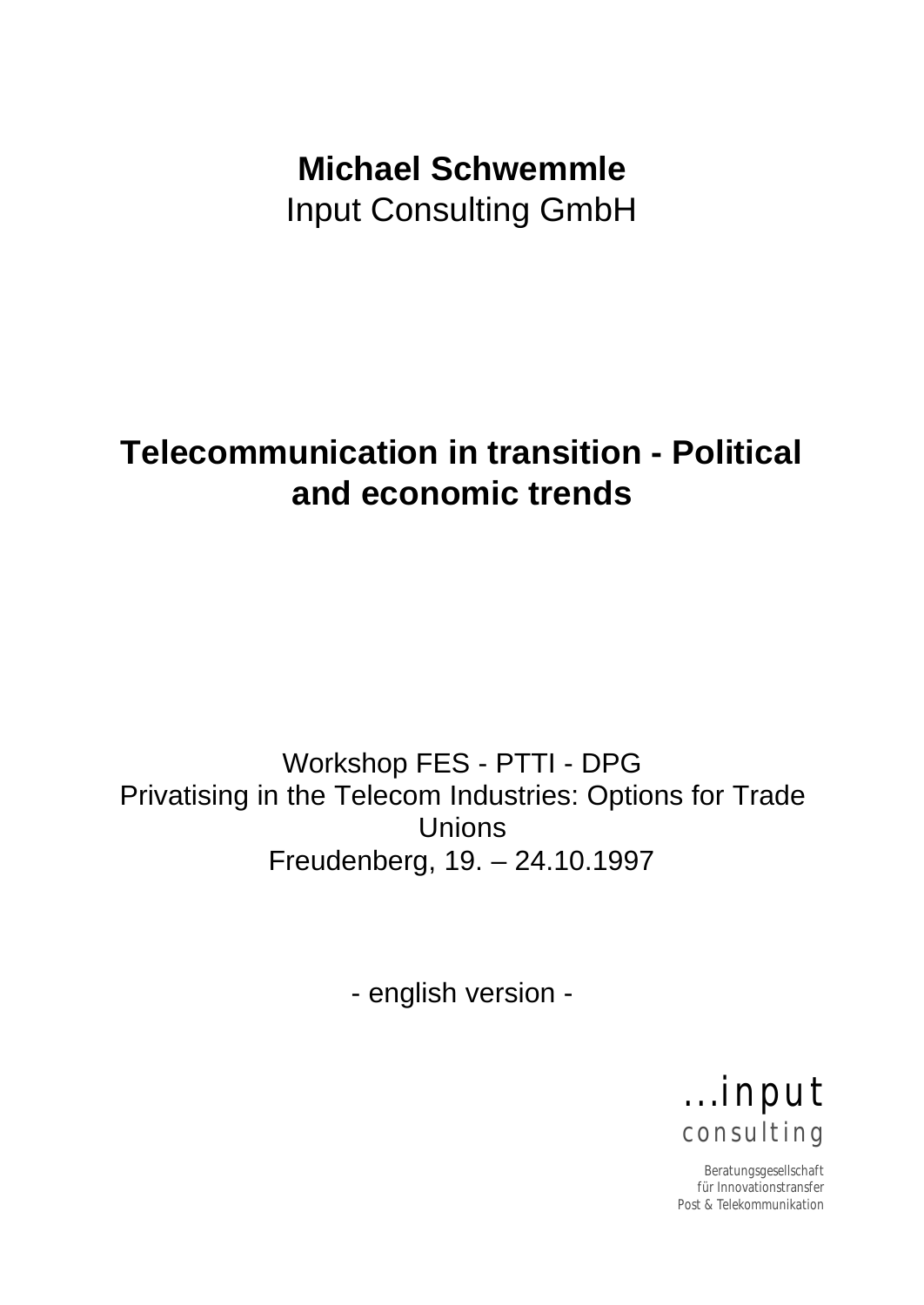#### **1. Privatisation**

I would like to start with the trend that causes the most heated discussions in the political debate and that utmost disturbs and concerns the trade unions of the telecommunication sector and which, therefore and rightly so, is the centre of our workshop - of course, I am talking about privatisation.

The term and the political concept of privatisation call for a variety of different measures. The binding factor, however, is the respective aim of pushing back government control in relevant economic sectors in favour of private market-economy control - privatisation is, therefore, a central element of neoliberal ideology and practice.

Three basic forms of privatisation can be roughly distinguished:

- First, the functional privatisation by "contracting out" government tasks to private companies - the tasks remain the responsibility of the government but are carried out by private companies.
- Second, the privatisation of the organisation and management by setting up civil-law partnerships**.** Also in this case, the task remains with the government but is fulfilled under civil law and according to commercial criteria.
- Third, the privatisation of the task and the capital by the partial or full sale of public property to private investors or by going public - in this case the government withdraws from its responsibility for an until-then-public task as well as from its position as proprietor.

In practice, of course, there are many mixed forms among these variants and often all three stages run simultaneously. First, public companies are dismantled and "made slim" and afterwards made marketable through transformation and rationalisation. In the third step they are sold.

Privatisation has been intensively discussed in the telecommunication sector since the end of the 70s. In the middle of the 80s, the first privatisation wave occurred - I remember the first partial sales of British Telecom in 1984 and of NTT in 1985. In the middle of the 90s, the privatisation trend in the telecommunication sector has become strongly dynamic - in many countries the third stage of privatisation, the sale of state property, is being tackled.

This new privatisation dynamism above all is caused mainly by four factors:

- Many governments appear to prefer the sale of state assets as a solution to their fiscal problems **-** at present in Europe the privatisation of telecommunication enterprises serves mainly the aim to achieve the difficult convergence criteria for the European Economic and Monetary Union in the area of public debt.
- Second, privatisation is often justified with the argument that government enterprises or administrations would not have a long-term chance in the harsh competition of the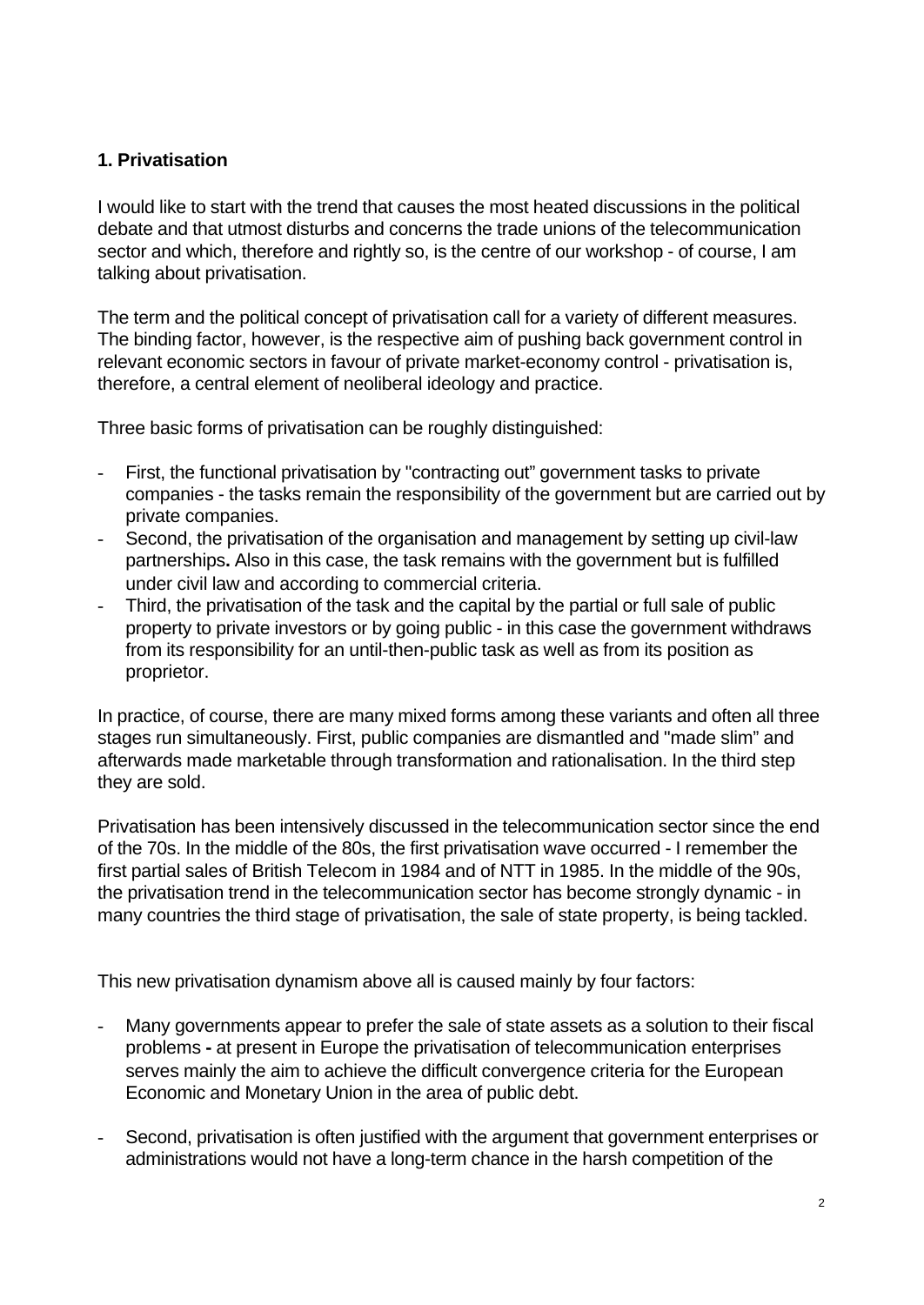telecommunication markets - only private companies could successfully compete with private companies. This perspective considers privatisation almost an inevitable result of liberalisation - a trend I will soon comment on in detail. In Europe, the date of 1/1/1998 has gained an almost magical importance in this context - this is the date the telecommunication markets in the EU will be totally liberalised.

- Third, privatisation is supposed to increase the international cooperation skills of telecommunication enterprises - a plausible aim considering the global phenomenon of "mergermania" which is especially distinct in this sector. Alliances and equity swaps are made easier or only become possible if partner companies are compatible concerning the new legal form. There are numerous examples for this: the latest should be the planned equity swap between France Telecom and the Deutsche Telekom AG, which will only be possible after the equity opening of France Telecom, which will occur in the next few days.

Surprisingly, privatisation is also promoted in countries of which governments are rather unsuspicious of neoliberal ideological blindness - I think of South Africa for instance, where I could make some personal experiences. These cases show a further motive, i. e. the aim to speed up the modernisation of the telecommunication network and of the statedominated carrier by the sale of capital shares to foreign strategic partners - the key words are: capital, technology, management skills.

Regardless of which factor may be decisive, fact is that the privatisation strategists have gained world-wide control over the telecommunication sector.

- Nineteen of the twenty most successful telecommunication companies in the world will totally or partially be in private hands by the end of this year - the only exception is the Chinese DGT (overhead).
- Eleven of the fifteen member states of the European Union have totally or partially privatised their traditionally public telecommunication enterprises (overhead). The government capital shares are often under 50% and are still sagging.
- At the moment, Portugal Telecom, France Telecom, Telecom Italia and the Australian Telstra, among others, are going to the stock market - i. e., we are talking about a highly current topic.

That does not mean that all what is happening necessarily must be right. Of course, it still makes sense to critically reflect upon privatisation policy concerning its ideological assumptions as well as its consequences for employees, trade unions, and customers, and not least for the economic and political state capability of acting. There is a lot of reason to do so. Privatisation has not always turned out to be the ideal way: the neoliberal promises have often not been fulfilled. There is yet no reason for the trade unions to throw their traditional scepticism towards privatisation overboard.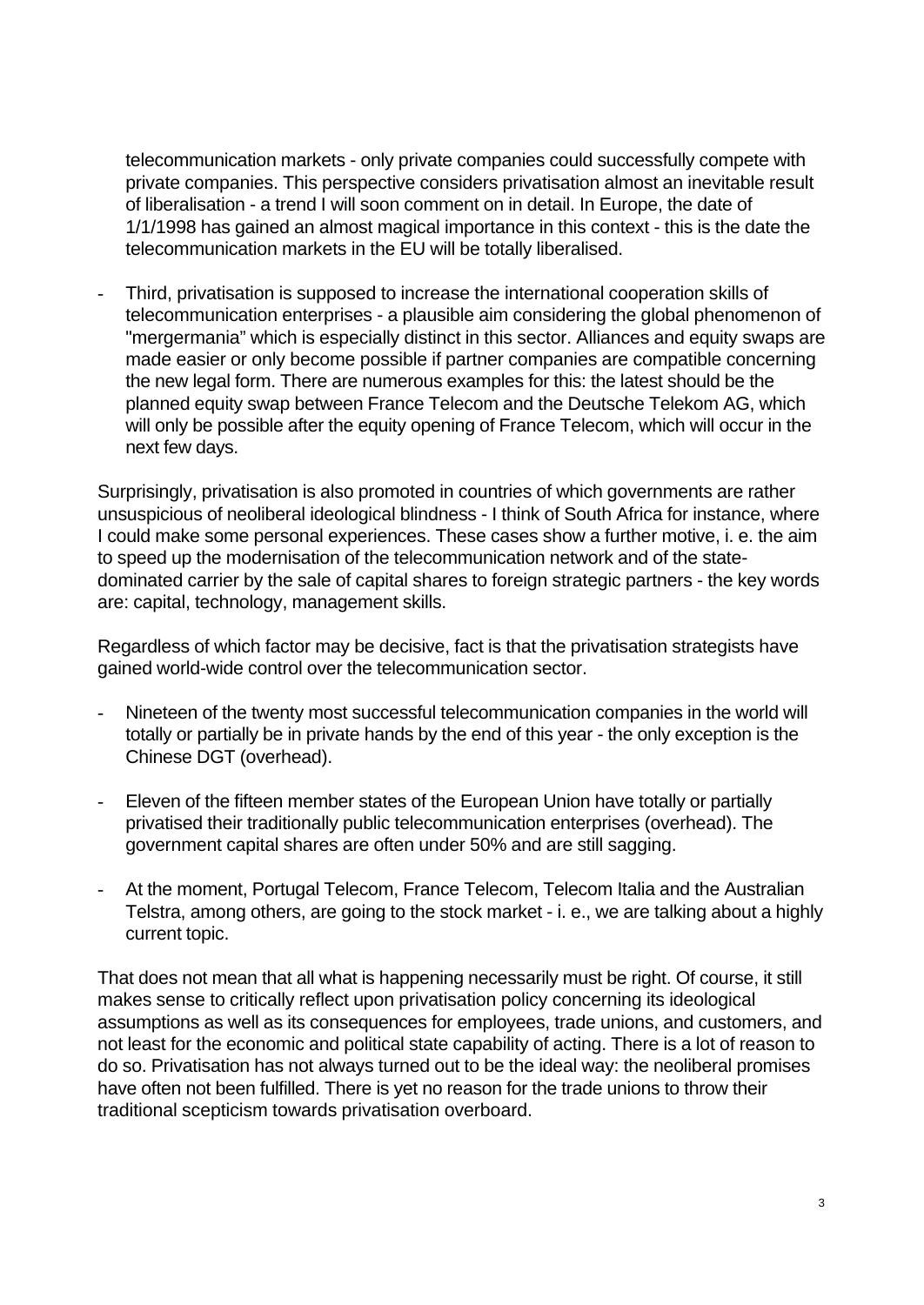An analysis of the real processes as well as of the balance of power leads to the conclusion that the battle for privatisation seems to be over. Of course, there are still fierce discussions, but these relate less to the "if" than to the "how" of privatisation. The political spectrum hardly shows any relevant counter forces against this trend. Whereas the neoliberals have always considered the privatisation of telecommunication the traditional core element of their denationalisation policy, this approach has long since become agreeable to the (social democratic) Left, as demonstrated in Europe by France, Portugal, Italy, Greece and also by Great Britain under Tony Blair.

That is the consequence of all this? Let me make some general suggestions regarding this matter, for it is exactly this question that will be our concern for one week.

- First, we will have to consider the telecommunication sector world-wide as a private sector indeed. Even a medium-range perspective indicates that there won't be any relevant government owner positions within the telecommunication sector that make it possible for governments to politically direct the development of this sector.
- Second, traditionally state-owned telecommunication enterprises are being completely removed from the frame of reference of the "civil service" in the wake of this process as far as their philosophy and their company structure as well as their work relations and work conditions are concerned.
- Third, the privatisation candidates will be under massive pressure of the capital markets due to the run to the stock markets in the next couple of months and years. If international investors may decide between the shares of Deutsche Telekom, France Telecom, Portugal Telecom, Telecom Italia and the Australian Telstra, then this will lead to enormous pressures on corporate policy. A preferred way of managers to pass on this pressure is the reduction of costs by staff reduction.
- Fourth, the trade unions are confronted with absolutely new "issues". We are generally speaking - dealing with the conditions for the transition from public to private work relations and for the time being with the securing of jobs. In addition, there are specific questions of privatisation, i. e. the problem of a participation of the employees in the capital of the telecommunication enterprise. All these topics and many more will be discussed in detail in the next couple of days.

#### **2. Liberalisation**

Just as privatisation, the second political trend I would like to outline has completely changed the world map of telecommunication within a few years. We are talking about liberalisation. Regardless of all national and sectoral variety in shaping this trend, there is without giving a detailed definition - a common denominator. Liberalisation aims at dissolving monopolistic offer structures that traditionally have characterised the telecommunication sector, and at establishing market relations that are characterised by a competitive economy.

Even the liberalisation trend has gained considerable penetration in the telecommunication sector since the mid-90s. I would like to refer to three current mega projects:

- First, the "Telecommunications Act" passed in the USA on February 8th, 1996. This act has dismantled the existing barriers between local and long-distance traffic and has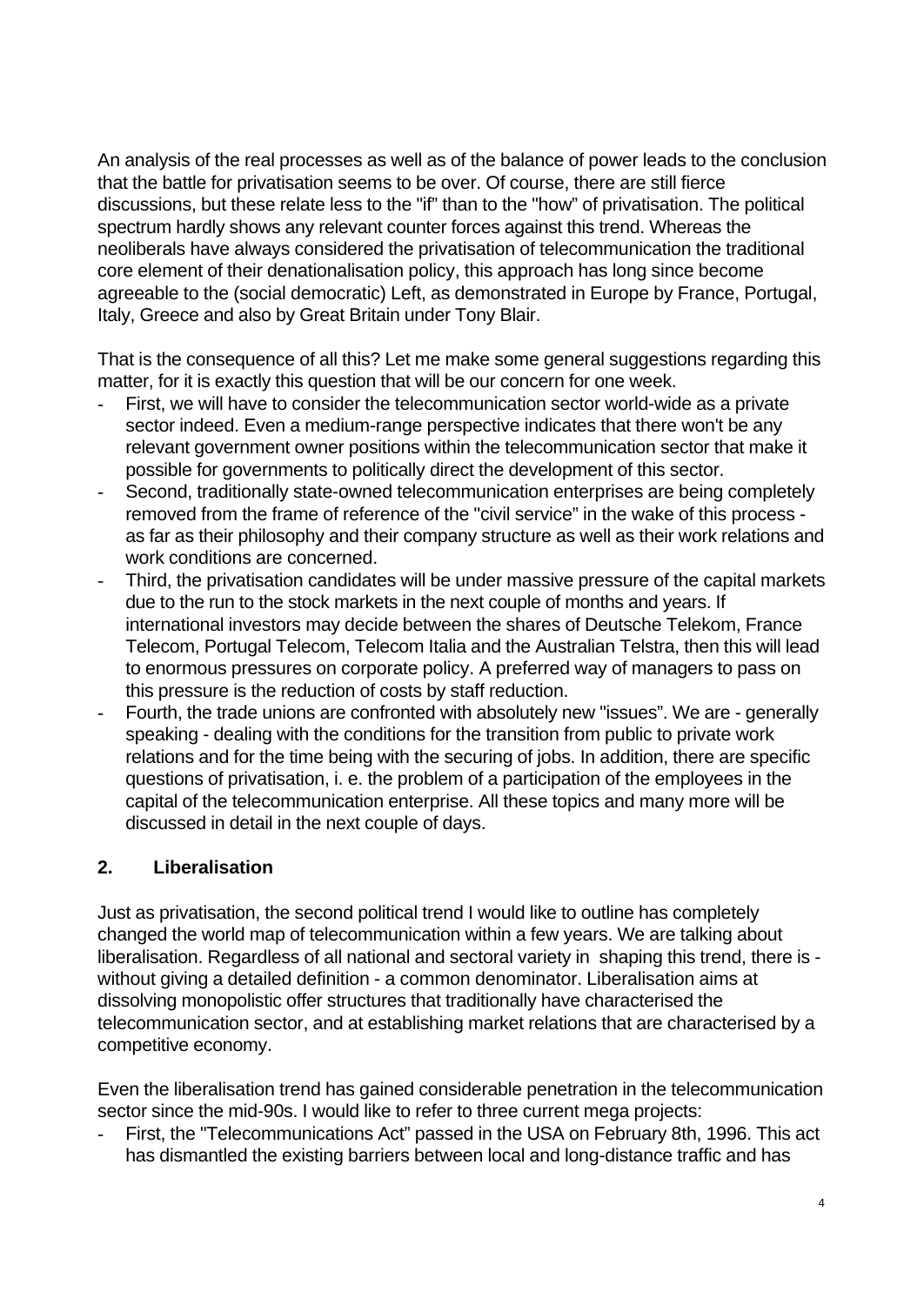removed the former monopolies of the regional "Baby Bells" and of the cable television companies. The law wants to open up all areas of technical communication to competition, whereby at first it remains open, if and how quick this ideal competition may occur. For the time being, the Telecommunications Act has caused a gigantic wave of concentration above all amongst the "Baby Bells". Nevertheless, the US-American role-model of total liberalisation should gain a world-wide model character and should have - with the additional help of the foreign trade policy pressure of the Washington Administration - good export chances.

- In contrast, the liberalisation of the European telecommunication markets will soon come to its end. On January 1st, 1998, "the barriers which have protected most of the continents telecom groups from competition for more than a century will be demolished"1 in most countries of the European Union, to express it in the words of the Financial Times. To be exact it should be mentioned that Greece, Ireland, Luxembourg, Portugal and Spain were granted tight transitional deadlines before finally joining the competition. The new quality of liberalisation in Europe on the one hand consists of the fact that the "more moderate" European model of pure "service competition" (at first leaving aside the telephone service) on the basis of a monopoly structure of the more radical approach of the "network competition" - i.e. the competitive provision of infrastructures - has been removed. On the other hand, January 1st, 1998 is a historical decisive point, because only this last big liberalisation act will open the until-then monopolised telephone service, which has been the "cash cow" of the dominant suppliers, to competition. To illustrate this difficulty I would only like to mention the example of the Deutsche Telekom AG, which at present still achieves two third of its total income in the area of telephone service - i. e. under the protecting roof of its monopoly that will only last another couple of weeks.
- The third liberalisation project of the late 90s will affect the states represented in this meeting not only indirectly - like the opening of the competition in North America and in Europe - but it will affect them directly. In the Geneva WTO-agreement dated 15/02/1997 68 states commit themselves from 1998 onwards to
	- open their markets for "basis telecommunication" to foreign suppliers
	- to keep certain "regulatory principles" (most important key word in this case is "interconnection") and
	- to grant extended participation rights to domestic enterprises

The commercial representative of the US government, Charlene Barshefsky, interprets this agreement in a way which says that up to now "only 17 percent of the 20 leading telecom markets have been open to US companies", whereas now, according to the WTO agreement, they have "access to almost hundred percent" of these markets (cited from the Frankfurter Rundschau dated 17/02/1997). Of course, it would be wrong to assume that the Geneva agreement has solved all telecommunication conflicts in terms of foreign trade policy and has immediately opened up all markets. But all indicates that after this WTO agreement the liberalisation trend will gain strong dynamism world-wide and that it should become more and more difficult to maintain national monopolies in relevant markets.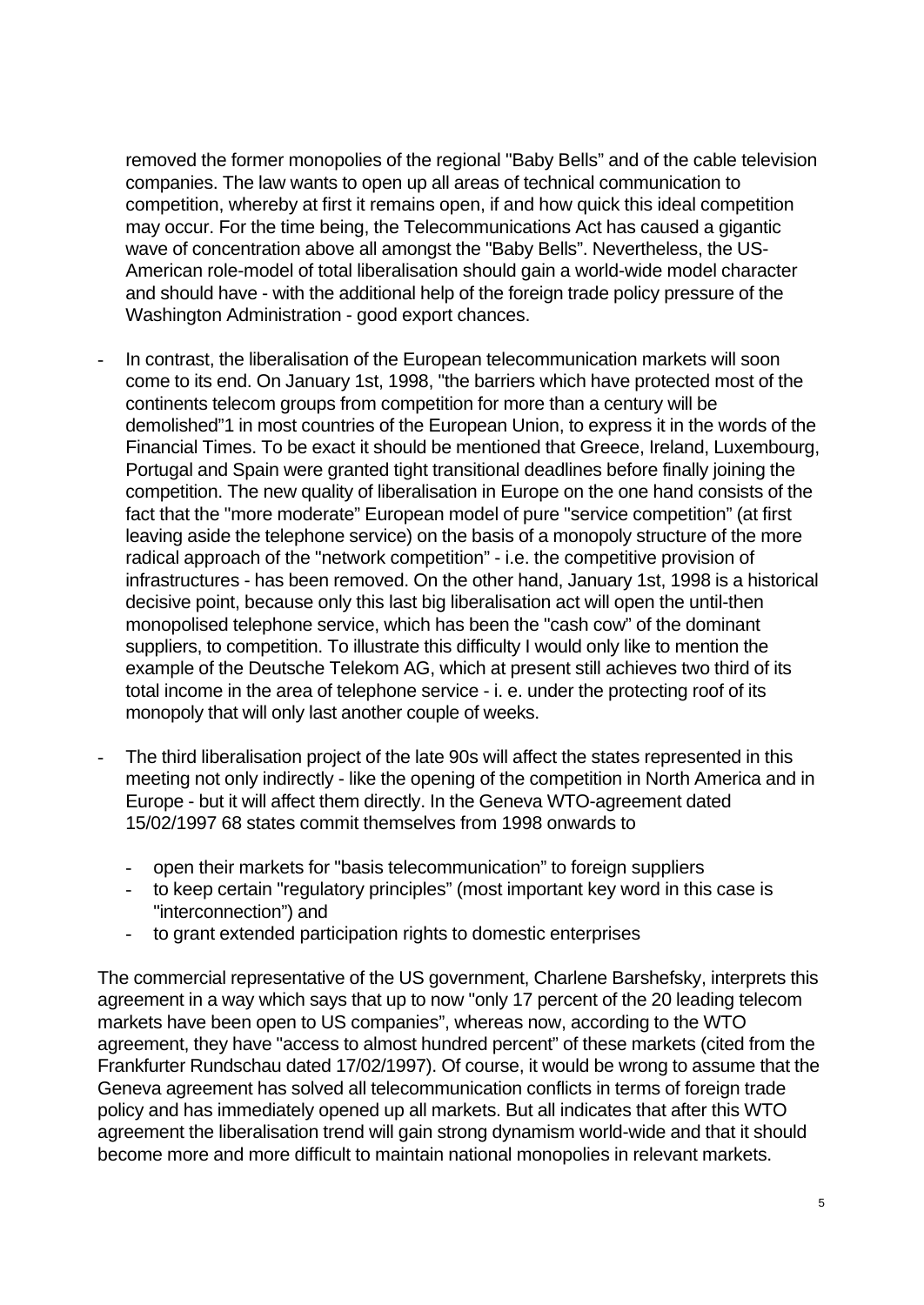I will mention some further consequences of forced up liberalisation:

Seen in a global scale, telecommunication today is no longer a market that is characterised by monopolistic structures, but in fact a competitive sector. The traditional and historically successful approach to bind the assignment of monopoly rights to the allocation of duties - the "universal service" might serve as an example in this case - has therefore become invalid. It is an unanswered question whether after leaving behind this arrangement it is possible to secure for all people an extensive and payable access to the infrastructures of the information society. A consequence of opening the market is the introduction of new players and the loss of market shares of the dominant carriers. As far as the new players are concerned, two typical groups of players have crystallised internationally:

- First, the big energy and railway companies, which, backed up by their specific infrastructure and mostly in alliance with strong foreign telecommunication companies, install competitive telecommunication networks and position themselves as "full-servicecarrier" in competition with the former monopolist.
- Second, a range of regional and sectoral niche suppliers who concentrate on the profitable market segments and who put massive competitive pressure on the "incumbents" are establishing themselves on liberalised telecommunication markets one might think for example about the so-called CLECS, the "competitive local exchange carriers", which have become very successful in the USA. The breathtaking rise of WorldCom, which has electrified the global telecommunication scene in the past few weeks, shows that even within a short time international giants might develop from the range of up to then small "new entrants", whereby WorldCom is not "through" yet and is an example that cannot be repeated endlessly. Concerning the losses of the market shares of the dominant carriers, which are to be expected, the old principle applies that forecasts are known to be unreliable. The often- mentioned assumption that in Europe they will lose an average of 25% of market shares in the most profitable segments in the next ten years, i. e. with the clients, this seems to be very plausible and could be generalised. Market share losses caused by liberalisation and growing competitive pressure force the ex-monopolists to use transformation and compensation strategies, which often and preferably consist of "downsizing" concepts as well as of internationalisation efforts.
- The trade unions of the telecommunication sector will, as a third consequence, be confronted with harsh challenges caused by these transformation and compensation strategies, whereby the problem of drastic staff reduction is the most explosive of all. In addition, they had been organised in many countries in a comparably "comfortable" form of big company unions, and they now have to cope with the organisational task of changing telecommunication from monopoly structures to competitive structures and to become industrial organisations. The employees of the "new players" are often not unionised at all or a member of another union. In this area, the traditional telecommunication trade unions can often, if at all, only establish themselves using big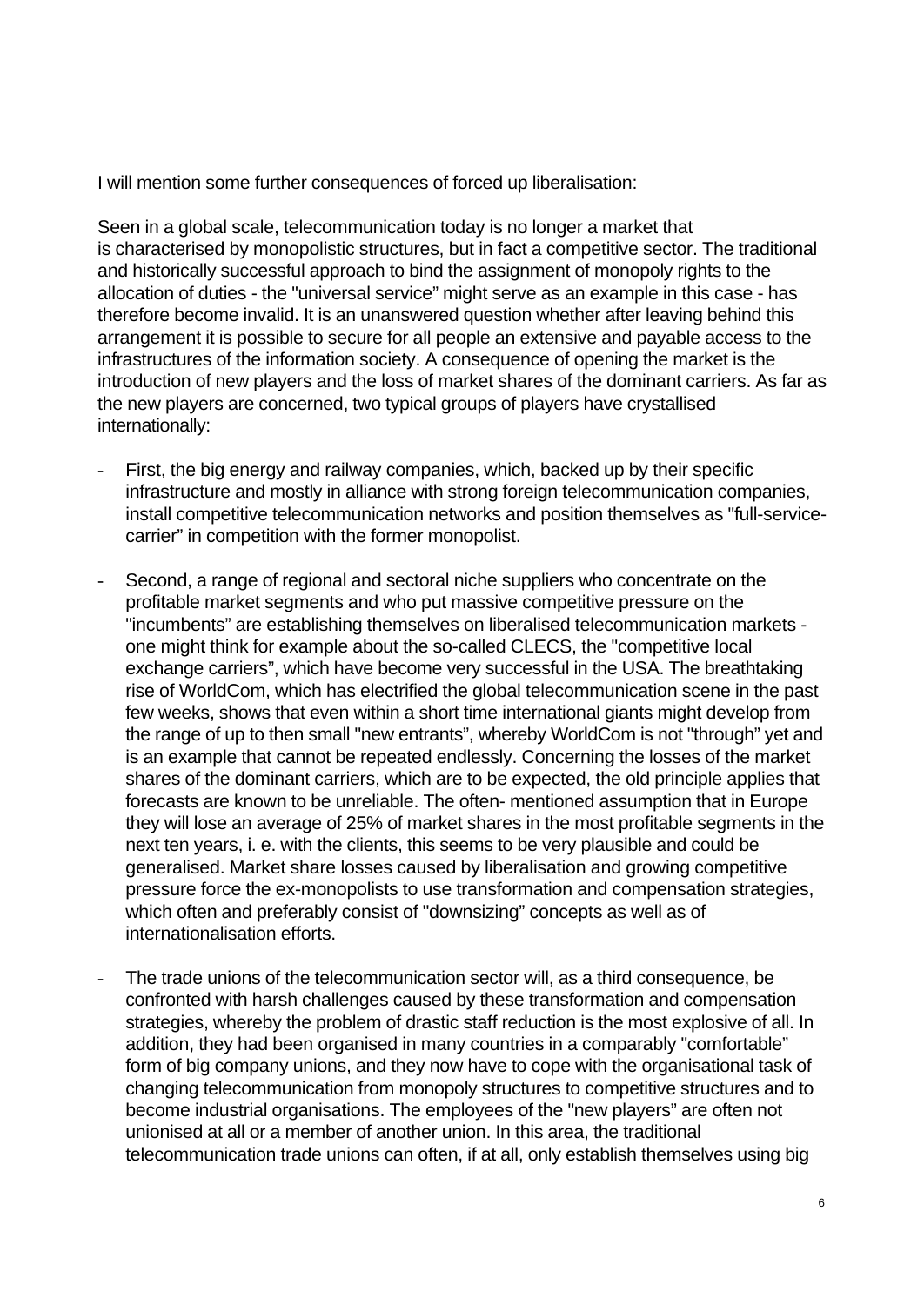parts of their financial and personnel resources. These resources are, however, known to be limited and their transfer to the organisation of the employees with the "new entrants" is often a burden on the classical clientele. I hope that this week we will have the time to talk about these problems.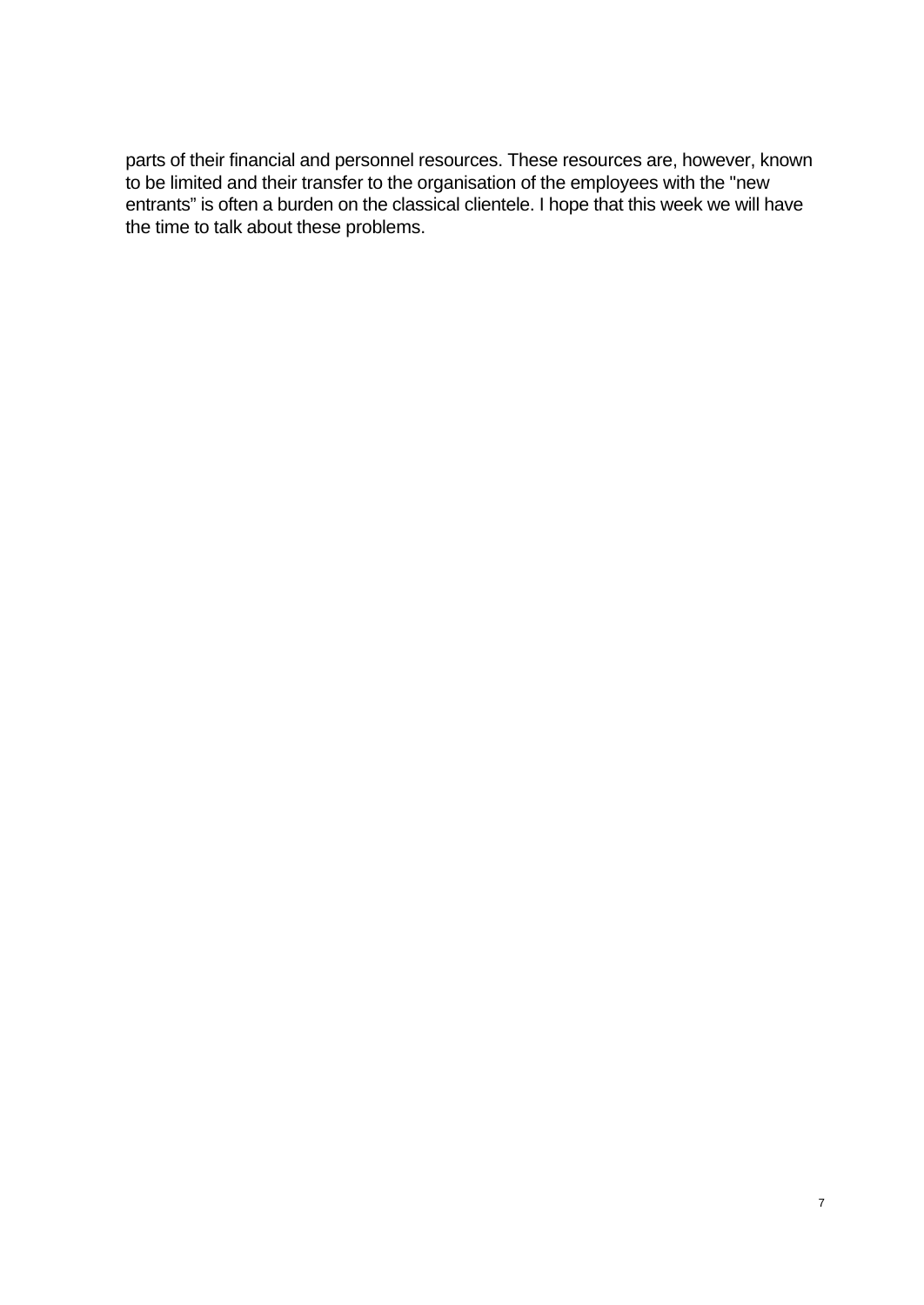# **3. Regulation**

Although the neoliberally inspired telecommunication policy claims to be entitled to the label "de-regulation", the development of the sector will be highly characterised by (government) regulation standards at least for a transitional period. What happens in fact is not deregulation but re-regulation - not one but another kind of regulation, which means we are talking about the third big trend. Regulation will, for a foreseeable period of time, remain an important determination moment for the development of telecommunication at least for two reasons:

- First, regulation becomes, after the sale of government equity majorities, i. e., the renunciation of the control factor **"**property", the last and only political influence variable in this sector.
- Second, regulation is of central importance in neoliberal market-opening concepts due to the dominance of the traditional carrier as catalyst of the transition from monopoly structures to competitive structures.

The institutional profile of regulation in the telecommunication sector has changed significantly: in numerous countries - among others in all states of the European Union, sector-specific regulation regimes and new regulation units have emerged or were tackled parallel to liberalisation. Overall, we are dealing with the abolishment of regulation functions from the structures of the dominant carrier and with achieving a more or less marked independence of the carrier - often it is rumoured that the former united parts of the "player" and the "arbitrator" are differentiated institutionally.

Of course it is much too early to give a final judgement about the performance of the new institutions, but even today we can distinguish a couple of construction problems:

Compared to the central importance of regulation for the telecommunication sector and compared to the central importance of the telecommunication sector for the economic and social development, the possibilities of democratic control and directing of the regulating institutions, i. e. by the parliaments, is very underdeveloped.

Second, the acting scope of national regulatory agencies is already very limited today due to the competence of supranational institutions. At least this is the case in the countries of the European Union, where the EU Commission has gained strong regulatory authority. Given the fact of the internationalising of the telecommunication sector, a debate about international regulatory regimes with institutionalised possibilities of democratically legitimised influence seems to be superfluous. In perspective, we are dealing with the regulation of the world market.

Third, the new regulation arrangements partly do not reflect the convergence of telecommunication, radio, and TV in the wake of multi-media development. In many countries, like in Germany, the regulatory institutions for radio and telecommunication still exist parallel, i. e. that problems of disassociation, responsibility, and efficiency are bound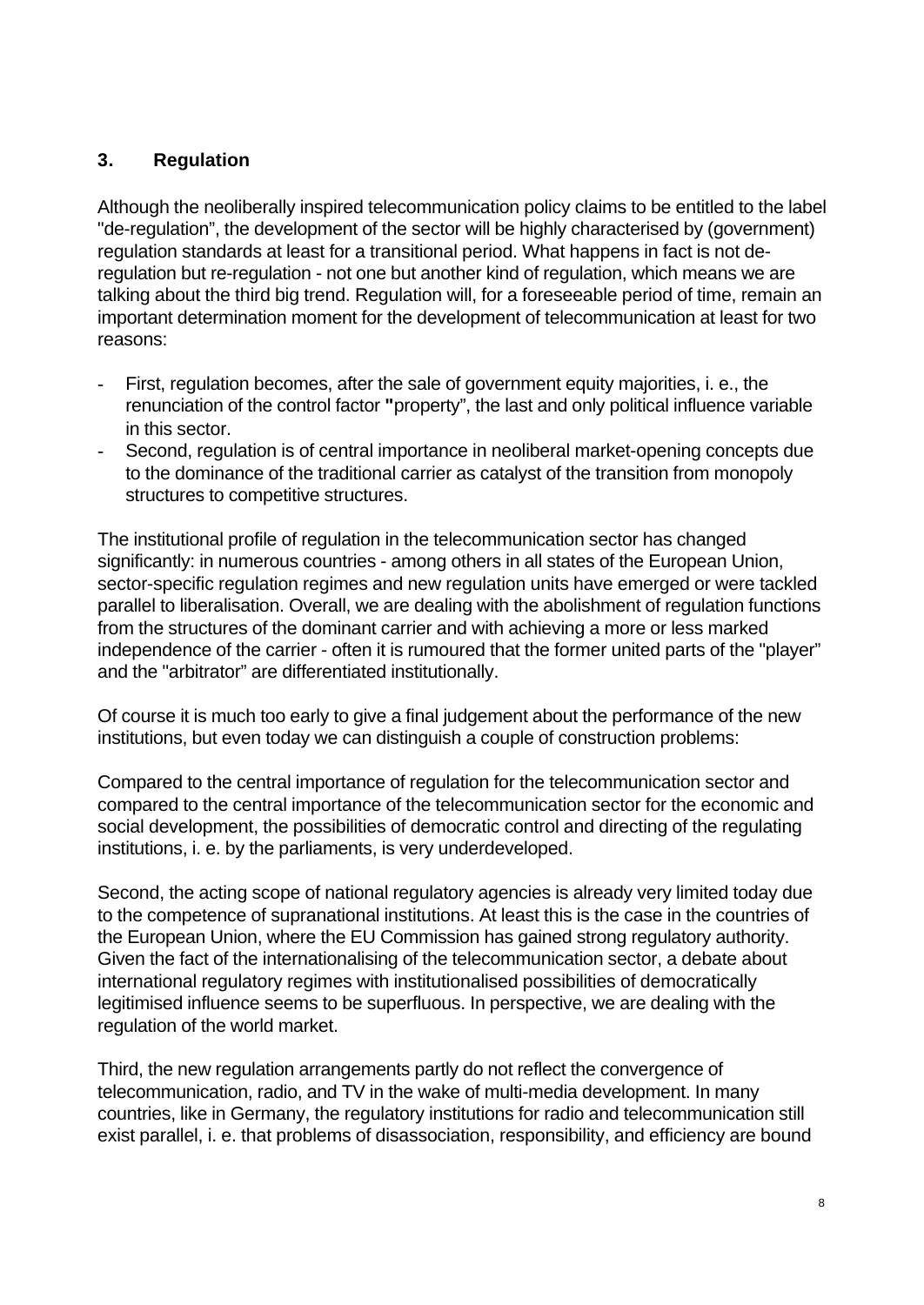to occur. In perspective to the information society, common regulatory regimes for the converging spheres seem to be urgently necessary.

As far as the orientation of the content of regulation is concerned, the practice shows a predominance of economic aims towards social and governmental objectives, which are, above all, reflected in the formula of the "universal service". Within the economic set of aims a clear pre-eminence of the aim of opening and intensifying competition can be detected. Regulation is mainly carried out in the form of an asymmetrical model, which puts conditions and controls towards the dominant carrier in favour of the "new entrant". Such asymmetrical regulation interventions have the tendency to lead to a reduction of income and to an increase of the rationalisation pressure with the ex-monopolists.

Against this background, it might not be surprising that within the foreseeable future regulation will remain a highly conflict-causing event. The central question is that of interconnection, i. e., the conditions under which the new actors may jointly use the networks of the dominant carrier. The outstanding importance of regulatory decisions may be illustrated with a current example from Germany. A few weeks earlier, when the regulator of the Deutsche Telecom AG ordered interconnection prices that were half the prices required by Telecom, the value of the Telecom share was drastically reduced within a couple of hours and the company lost a stock market value of DM 8 billion in one day. The splitting up of the Japans NTT which, after endless debates, is determined for 1999, shows that regulation might cut deeply through the organisational structures of mega-carriers as well as in their management autonomy.

A brief summary on the subject "regulation" that is supposed to contribute to the discussion:

Given the current situation, regulation is the only approach for structuring political considerations in the telecommunication sector. All attempts to democratically and socially influence the development of the information society, must consider this fact and must know that there is no other instrument for political intervention. Given the political balance of power and the economic interests, it should be extremely difficult to structure telecommunication via regulation against the market forces. It might, however, be unavoidable to make intelligent arrangements with the strong market actors.

At the same time, regulation is a, if even for a longer transitional period, the decisive factor for sales, profits, and distribution scopes of telecommunication enterprises. This applies to the "new entrants" even to a higher percentage than for the dominant carrier. Therefore, regulatory institutions do not make decisions on abstract factors but over jobs and income of the employees in the telecommunication sector.

Given the political, social, and economic relevance of regulation, a clear positioning of the telecommunication trade unions seems to be unavoidable. This, however, is easier said than done: In this case, the trade unions have a strategic dilemma: If in cases of conflict they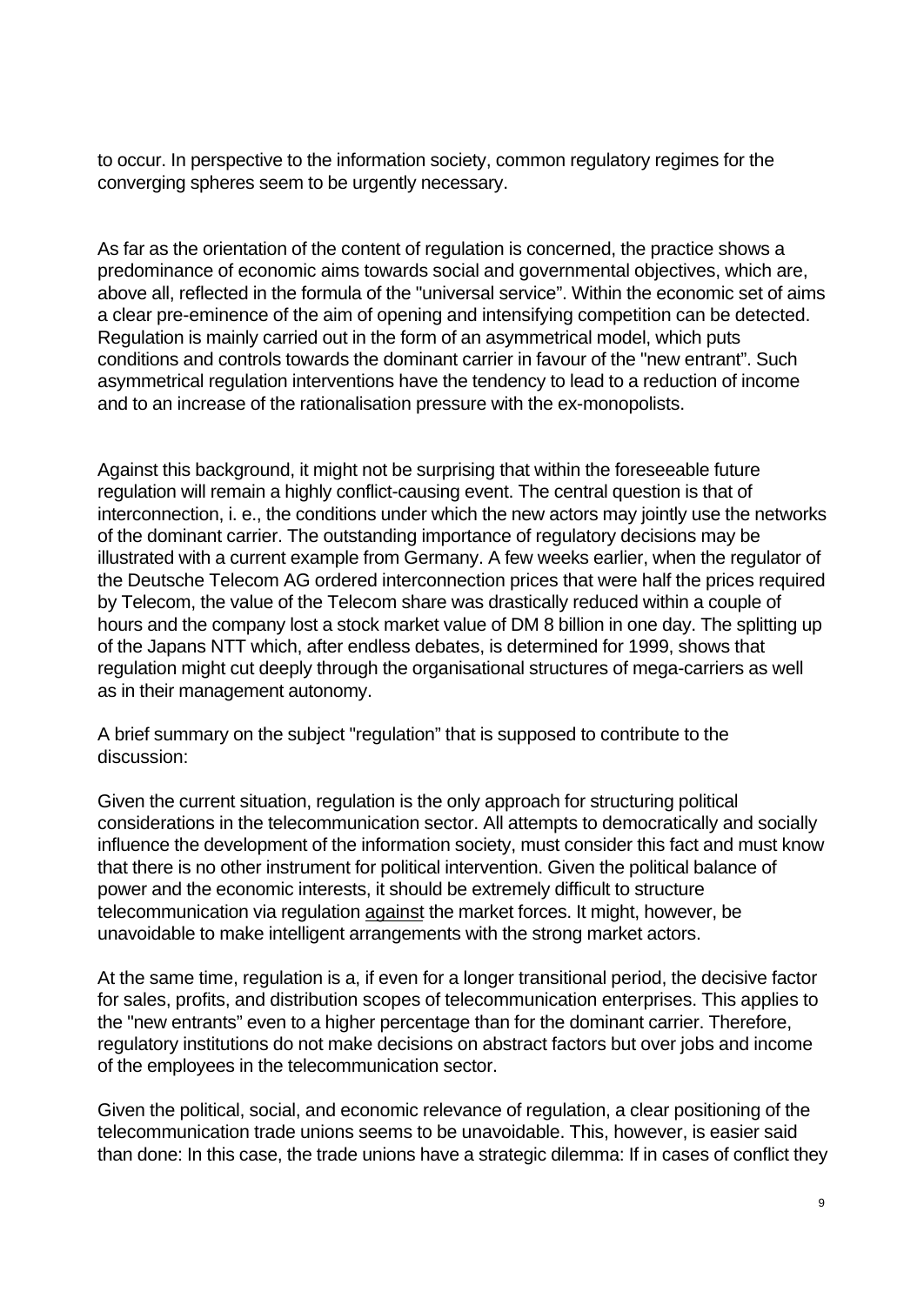take the side of the "new entrants", e. g., concerning the question of interconnection, it would objectively be in contrast to the interests of their members, who are mainly organised with the dominant carrier. If trade unions take the side of the ex-monopolist in such cases of conflict, then this impedes all further attempts to gain organisational ground with the new suppliers. The question of whether the change from being a company union to being an industrial union will be successful, therefore, will probably be decided in the area of regulation.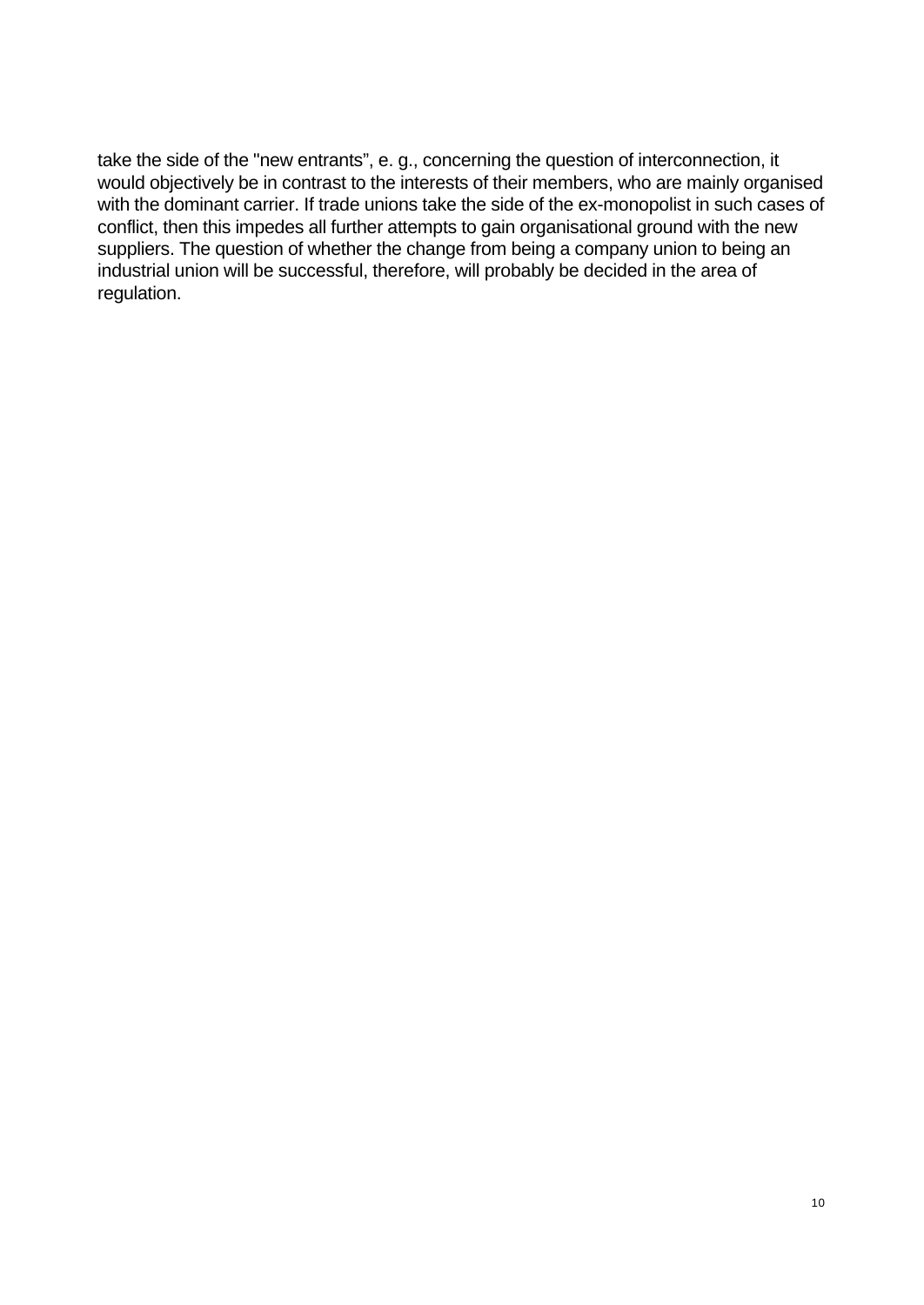#### **4. Growth**

Now I would like to talk about the more economic trends in the narrow sense, which of course are intertwined in many aspects with outlined political changes that force these changes but are also forced by the changes. I will talk a little less about these development lines than I talked about the others.

First, the telecommunication sector is characterised in economic terms by an incessant expansion dynamism. The growth is gaining a new impetus above all from the applications that are connected with the terms "data highway" and "multi media", i. e., mainly internet and online-services but also telecooperation and telework, to mention only a few terms out of this variety. World-scale forecasts concerning the total growth of the telecommunication market lie in the next couple of years in a range of annual growth rates between 6 and 10%. A market evaluation by Arthur D. Little, one among innumerable others, for example, assumes that the volume of the telecommunication world market, which had been estimated to be \$ 600 billion for 1995, will almost quadruple by the year 2010 and will then contain an approximate sum of \$ 2300 billion. This would correspond to an annual rate of an increase of 9.5 %, which is probably a very optimistic but not totally devious assumption.

This growth does not occur generally and uniformly in all market segments. In general, it moves from the equipment and the infrastructures to the services and the applications. Particularly in the area of mobile telephones today and in the foreseeable future there is above-average high growth. This sector shows a world-wide annual average growth rate of breathtakingly 30% for the period between 1995 and 2000. Similar expectations exist in the still very little outlined spectrum of the multi-media applications, whereby it is yet not clear how the often implored "killer application" will look like, which will turn these euphoric hopes into solid income. In a regional perspective, mainly the Asian telecommunications markets, with China as their leading ray of hope, are supposed to be extremely dynamic. In this respect, none of you should worry about its future....

Of course these growth expectations are combined with a not totally unfounded hope for a constant prosperity of the global telecommunication sector. Technical developments and the drastic increase in competition put these expectations in relative terms, however, because they contain a considerable pressure on prices, sales, and profits. Examples for the fall of prices, which above all hits the former monopolists, are mainly observed particularly in the area of international language communication, a traditionally very profitable market segment. The well-known key-words in this area are: Call-Back-Services and Internet-Telephone. A further example that the profit margins of the established carriers are strongly shrinking under growing competitive pressure can be seen in Germany: In negotiations with big business partners, the Deutsche Telekom supposedly has had to accept price reductions of up to 40% compared to the former level.

Technically-caused increases in productivity on the one hand, and cost-reduction strategies of management on the other hand, lead, in addition to the fact that the expansion of the telecommunication sector does not show the same increase in jobs, but to the contrary, often is accompanied by a distinct loss of jobs within the sector. A study of the consulting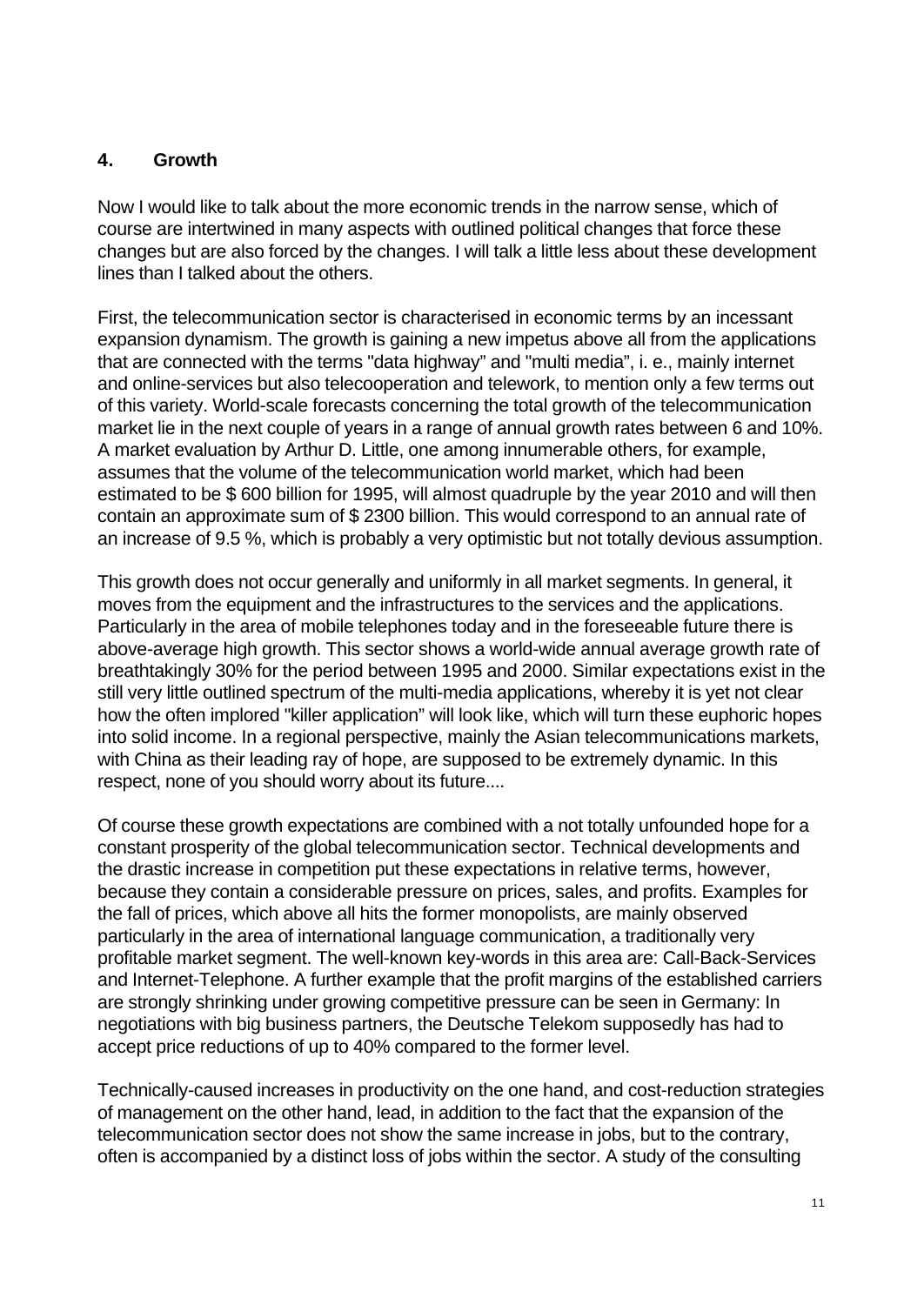company BIPE Conseil commissioned by the EU-commission in 1996, shows for 15 European countries that the "historical operators", i. e., the former state and former monopolist companies, will probably record a loss of 188,000 jobs in the period between 1993 and 2005 and a further loss of 275,000 jobs in the period between 2000 and 2005. These job losses will not be compensated by employment gains with the new competitors. In nine of ten scenarios that the BIPE Conseil has developed for the mentioned periods of time, the employment balance for the total telecommunication sector is negative.

If you want to find a common denominator for all these considerations, you may have to ascertain the following:

Compared to the so-called "declining industries", in Europe, for instance, coal mining, the telecommunication sector may definitively be considered prosperous due to its good growth perspectives. At the same time, there is the problem that the growth increases that are to be expected do not seem to be sufficient for a prosperous development of all actors pushing into the market. The danger of a "cannibalisation" of the market is already evident.

For the employees and their trade unions, the question of the securing of jobs despite the expansion of the sector will remain the outstanding challenge and decisive conflict line for the next few years. Up to now, the trade union efforts were concentrated on strategies of supporting, slowing-down, and cushioning the loss of jobs with the "historical" suppliers. In addition, there is a strong need for approaches for the redistribution of work by flexibilising and reducing work times, as well as concepts of the co-management with the aim of identifying and developing particularly "job-intensive" growth areas. Considering all current facts, the pure transport of "bits" is definitely not among the most effective job-securing options,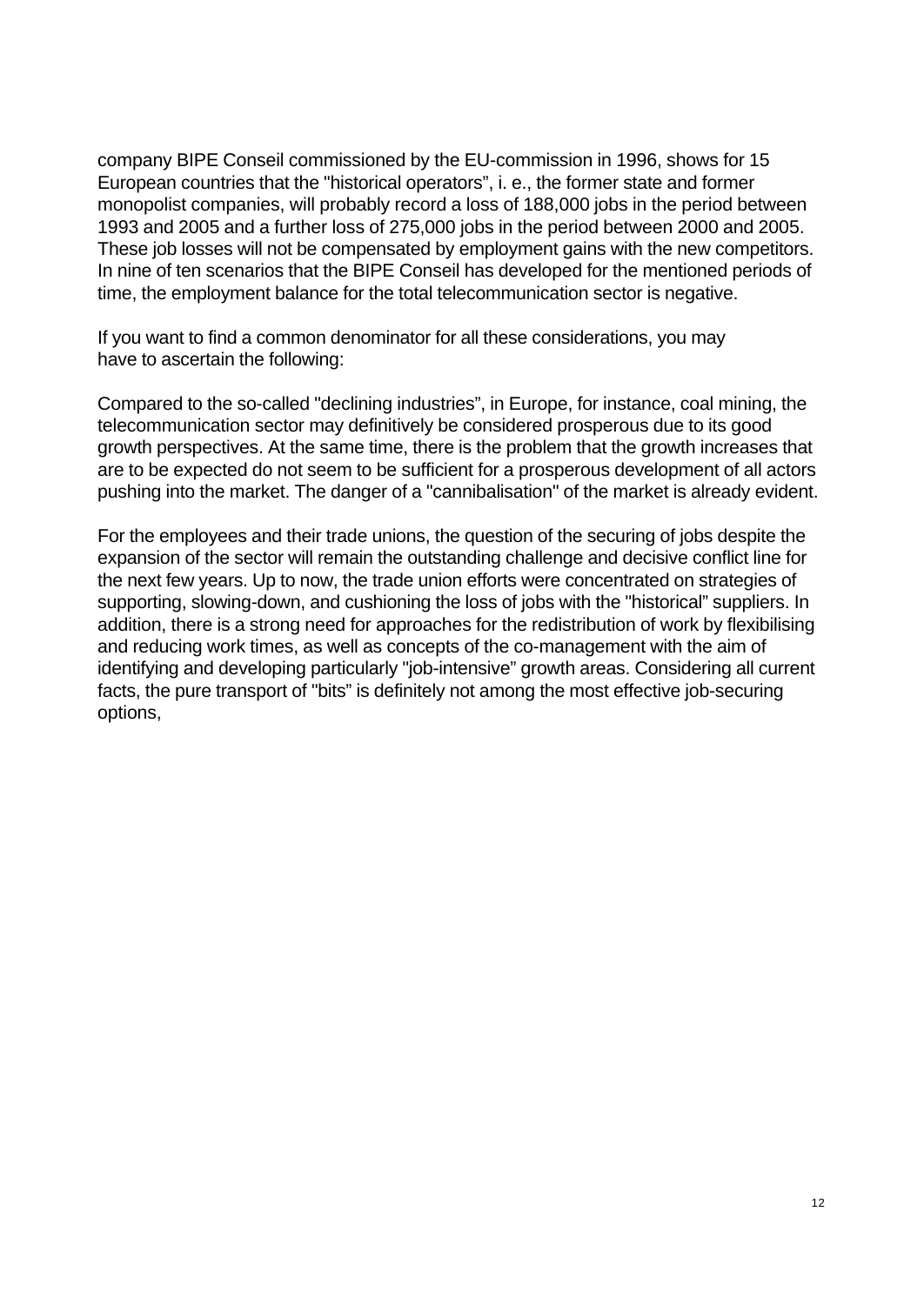# **5. Internationalising**

The former statements intimated that the changes in telecommunication cannot be understood adequately in a purely national perspective anymore. If there is a sector to which the thesis of "globalisation" really applies to a great extent, then it is the telecommunication sector, which has been characterised by an almost breathtaking internationalisation dynamism in the last decade.

The velocity of this dynamism becomes clear only in a historical retrospective: Even until the mid-80s, border-crossing activities of the telephone companies were often oriented towards technical and organisational cooperation for the handling of international telecommunication traffic: Everybody was sitting peacefully together in standardisation committees or satellite associations and did not think of becoming each others competitor. Direct investment of national carriers in foreign countries was an absolute exemption; the markets were separated and mostly dominated by the state monopolies. Only ten years later telecommunication became a world market in the true sense of the word.

Nineteen out of the twenty most active telephone companies today are active in foreign countries in varying intensity and in different forms, whereby the Chinese DGT again is the only exemption. The biggest carrier, the Japanese NTT, has a delay in entering the international arena and is still a little bit cautious, because it was granted the required legal permission to do so only in 1996. If all big and a great number of small suppliers are active in foreign countries, there is probably no national telecommunication market anymore that has not become a target of foreign players.

Three factors should be of utter importance for this internationalisation dynamism:

- First, the switching over to foreign markets is a preferred compensation strategy of national monopolists: domestic market share losses, which are caused by liberalisation and competition, shall be compensated by the growth in international business.
- Second, the telecommunication sector takes drastic changes on the demand side into account by internationalising its market activities and reacts to the globalising of the economy in its totality. Globalising is not possible without telecommunication; telecommunication is indeed the nervous system of international markets. Above all, multinational corporations in accordance with the tendency of all international operating suppliers, demand modern, uncomplicated and boundless telecommunication connections from a single source. The well-known key words are: "seamless end-toend-communication", "one-stop-shopping", "one-stop-billing" etc.
- Third, internationalising has only become possible via the world-wide liberalisation process, the initiatives of the US Administration, the WTO, and the EU-Commission. Just recently, border-crossing telecommunication offers would have crashed against the insurmountable walls of national monopolies.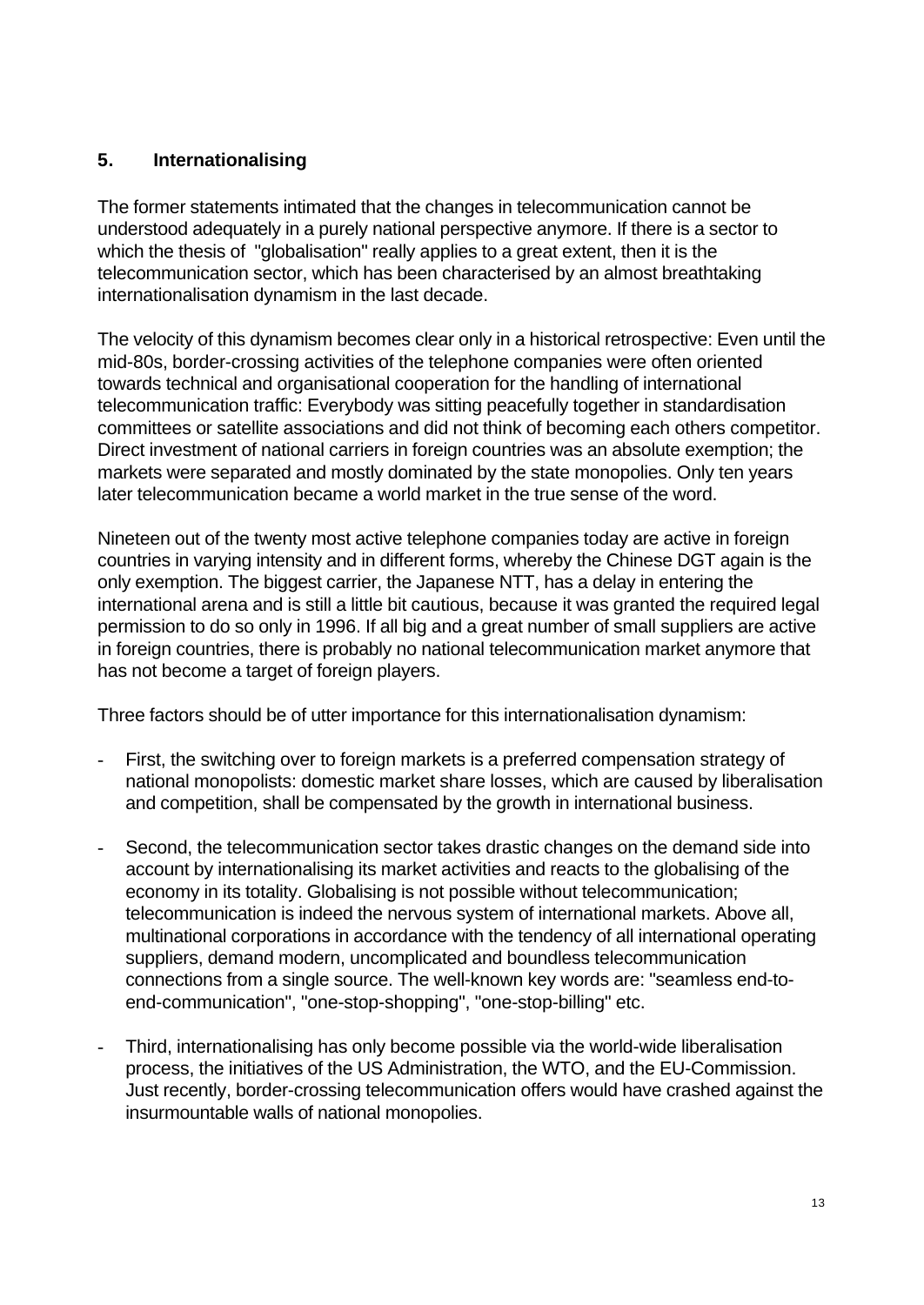Internationalising occurs in the telecommunication sector in different forms and stages. From the point of view of the expanding carrier, two dominant basic patterns can be distinguished:

First, internationalising aims at a complementing national presence in one or several target countries, which is often achieved via direct investments with the dominant carrier, often as a so-called "strategic equity partner", or via the access to a consortium that establishes competitive infrastructures in mobile telephone or in the permanent network.

Above this moderate variant, which is practised by all internationally active telecommunication corporations, a small circle of mega-carriers aspires to global presence, which is to be achieved via the formation of strategic alliances. Of course we are talking about the big three blocks "World Partners", "Global One" and "Concert", whereby the latter formation has come into big difficulties with the surprise coup of WorldCom. Regardless of these turbulences, three alliances should further consolidate and rule the world market in the future. Currently, it seems rather improbable that a fourth group of a similar size could join. A lot will depend, however, on how the battle over MCI will end, and moreover, where the Japanese NTT will orientate itself.

My discussion initiatives concerning "internationalising" are obvious and I will not go into further detail:

Considering the dynamism of the internationalising trends and the economic strength of the global mega-player, telecommunication today may not be considered and conceived as a purely national event. The autonomy of rather small national carriers is affected substantially by this development: If they do want to participate the international concert and prevent a "colonialisation", they do not have the choice anymore, as to whether they want to position themselves internationally, but at best in what form they will do this.

Up to now internationalising telecommunication has meant above all internationalising the markets. The internationalising of telecommunication policy, however, is far behind. If future development of telecommunication is not to take place in the head offices of the corporations of a few multis, then this gap has to be filled soon. It has long since not been enough to try to regulate national markets: instead however, as mentioned before, the regulation of the world markets is already on the agenda.

The trade unions of the sector have long since realised that the internationalisation of telecommunication requires a new quality of international trade union work: more, more intensive, and a more concrete cross-border cooperation of the employee organisation is necessary. It is exactly this realisation that has brought us together here, and we will try to establish corresponding projects in the next few days. In this matter, the PTTI has made important decisions in Montreal. John Pederson and Luis Neves will certainly have a lot to say about this topic.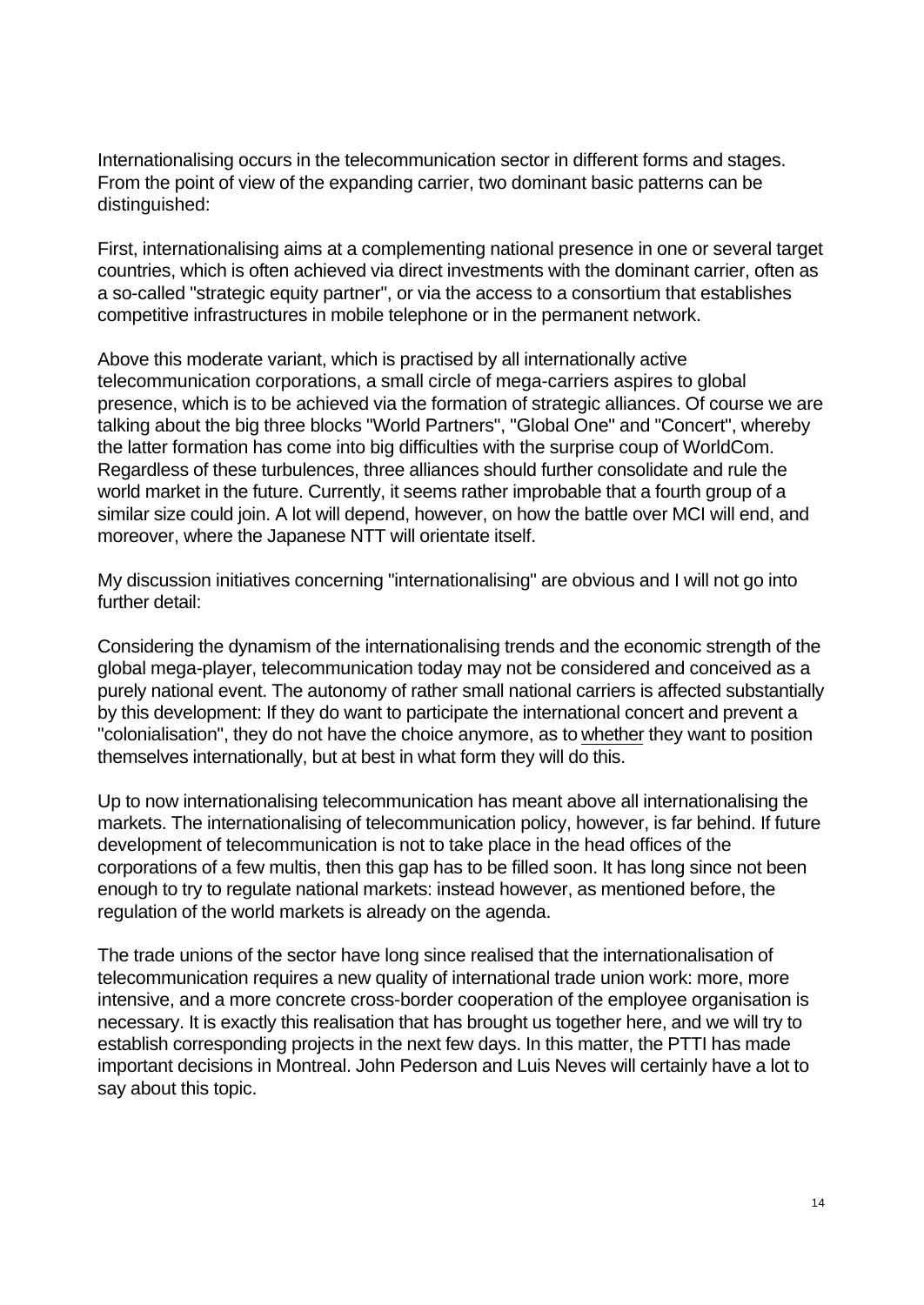# **7. Coopetition – Concentration - Convergence**

As we realise every day, the telecommunication market extends its borders not only by growth and internationalising in the exterior, but is also shaken in its interior by permanent changes and constantly new realignments. We all know examples from the recent past:

Spanish Telefonica leaving the Unisource-World-Partners-Alliance and joining Concert.

Cable & Wireless leaving the German market

Finally the already-mentioned occurrence of WorldCom as a new Global Player.

It is difficult to find a meaningful common denominator for these internal developments on the telecommunication market. Therefore, I choose three key words, which are actually four:

- **Coopetition**
- Concentration and
- **Convergence**

"Coopetition" is an artificial word that unifies the supposedly contradictory concepts of cooperation and competition: exactly this simultaneous conflict according to the formula marked by McKinsey consultants "collaborating to compete!" is a characteristic for the quick movements in the telecommunication market. None of the most active telephone companies with international ambitions has the confidence to conquer the world market alone, all of them are looking for alliances, in order to share risks ("burden-sharing"), to coordinate competences, and to develop markets. The network of cooperation in the telecommunication market cannot be seen at a glance anymore, especially since it happens very often that alliance partners are acrimonious competitors in one country and in one market segment and that they cooperate in another country and in another market segment. cooperation often occurs in loose and unstable forms and often breaks as quickly as it had developed. Often, however, it is the preliminary stage to a more solid alliance variant, to capital networks, to hostile and to friendly take-overs that sometimes lead to

Concentration in a narrow sense. The trend to bigger capital formation has accelerated considerably in the telecommunication sector in the past few years: in the USA alone, a volume of \$ 103.89 billion "mergers and acquisitions" were recorded in 1996, which occurred mainly on the side of the "Baby Bells" after the passing of the "Telecommunications Act". Here some examples:

The merger of SBC and Pacific Telesis and the subsequent attempt of AT&T to take over SBC has failed for the time being due to regulatory considerations. Further examples are:

The merger of Bell Atlantic and Nynex with a volume of \$23.7 billion, the second-biggest transaction in economic history. At the moment, there is a dramatic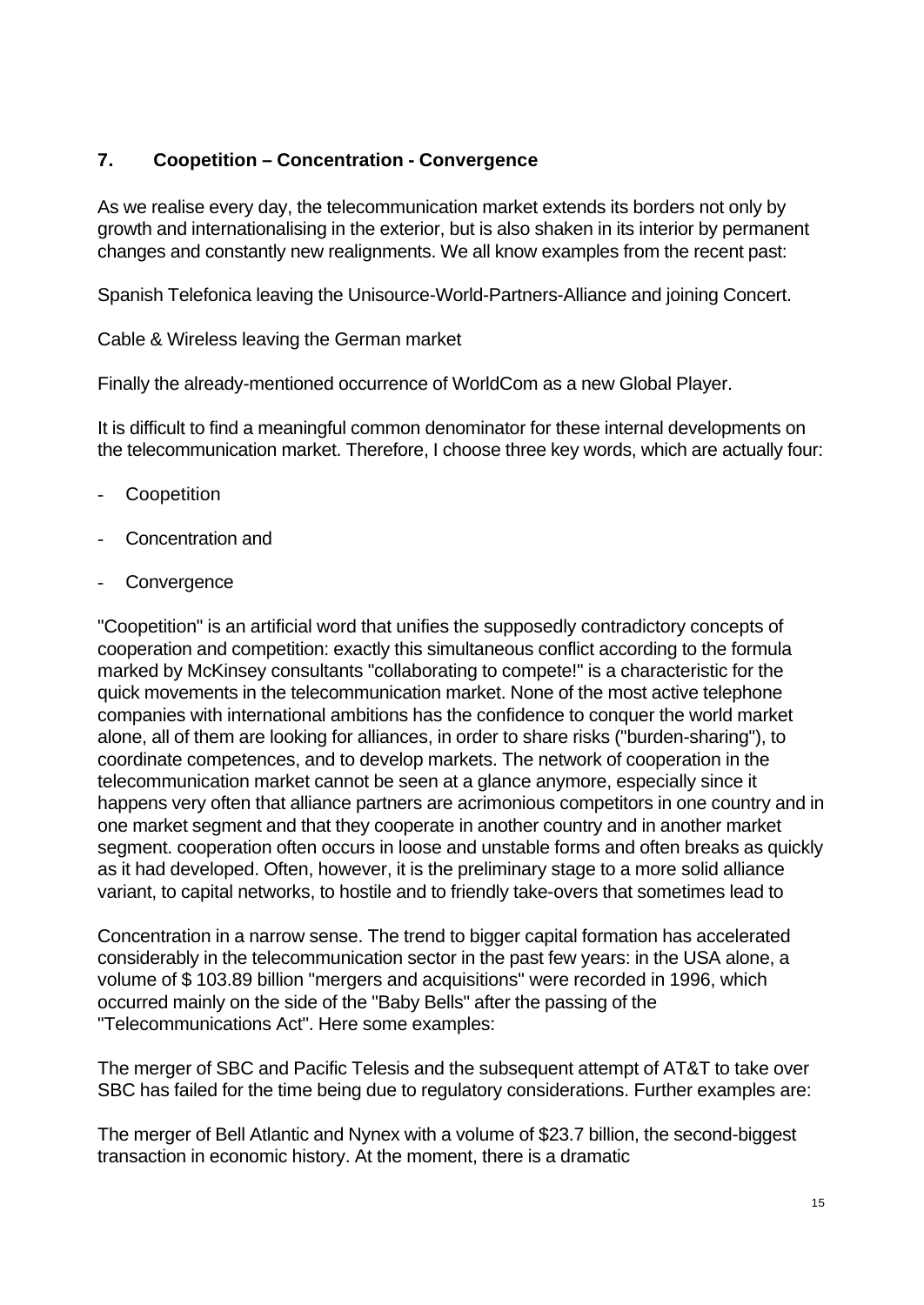discussion about the take-over of MCI by BT or WorldCom, possibly even by BT and WorldCom.

Since this deal definitely involves

the Australian media magnet Rupert Murdoch, whose News Corporation owns 20% of MCI, and since at the same time WorldCom has become the world-wide biggest internetprovider and has become involved heavily in the online-business, it has become important not only under the category "concentration" but also to a large extent under the category "convergence".

This term stands for forecast that "the sectors computer (hardware, software, and corresponding services), communication (telephone, cable, satellite) and contents (publishing art, entertainment, advertisement) come together or break apart and finally melt into a new sector", as Don Tapscott (the Digital Economy, Wiesbaden, 1996, p. 257) puts it. Technically convergence may become conceivable, because digitalisation has overcome an outmoded borderline between the sectors involved in the "bit-business". Convergence will become possible and necessary in economic terms, because up to now there are no companies that have original competences on all stages of the multimedia value-added chain (network infrastructure, bit-transport, server, contents, service providing, final equipment, software and consulting). As a matter of fact, the traditional competences of even the big companies are limited normally to two, at a maximum three, of these stages. According to Arthur D. Little, these trends could form a new mega-sector with the name "TIME", consisting of

Telecommunication, i. e., the classical and new network operators and service providers as well as the telecommunications industry including the producers, operator services, transmission paths and terminals:

- Information technology, the manufacturers of computer hardware and software;
- Media, including radio and TV corporations, publishing houses, filmstudios and entertainment concerts, i. e. all the actors who produce the contents and
- Electronics, whereas in this case we should talk more precisely about "entertainment electronics" which does include the Japanese producers of video games and consoles.
- Convergence has long since stopped just to be a prognosis and happens everyday in reality. Even the trade unions of the telecommunication sectors must take this fact more and more into consideration. Above all they are confronted with the question of whether the division of labour, based on the classical structuring of sectors, of the various organisations acting in the multimedia-sector might be temporarily in the long run. Many things are in favour of responding to the sector-crossing cooperation of the companies with new forms of trade-union convergence, particularly between the organisations of